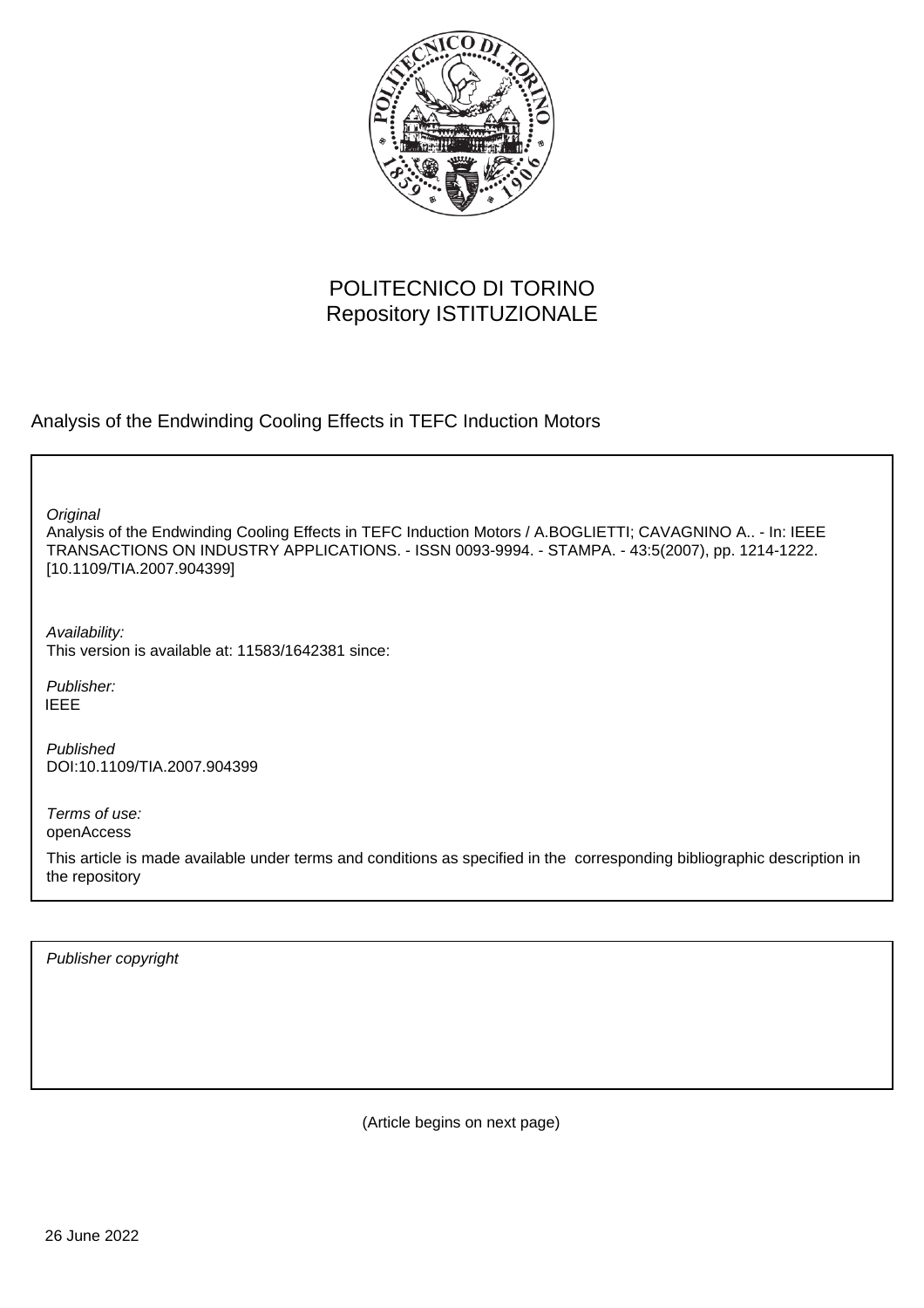# Analysis of the Endwinding Cooling Effects in TEFC Induction Motors

Aldo Boglietti, *Senior Member, IEEE*, and Andrea Cavagnino, *Member, IEEE*

*Abstract***—This paper deals with the endwinding cooling problems of totally enclosed fan-cooled (TEFC) induction motors. In order to obtain information about the phenomena involved in the motor end space, three "***ad hoc***" prototypes have been build. The complete test-bench setup, together with the followed test procedures, is reported in detail. The measurement results have shown that all the motor-part overtemperatures (winding, endwindings, stator lamination, and external motor frame) decreasing, with the inner air speed increasing. The measured motor overtemperatures and losses allow the thermal-resistance identification of a simplified thermal model suitable to describe the thermal behaviors of the prototypes. By the endwinding-to-motor frame thermal resistance, the related heat-exchange coefficients have been evaluated as a function of the rotor speed. The proposed procedure allows separating the forced-convection contribution by the other thermal-exchange phenomena that occur in the end-space regions. The obtained heat-transfer coefficients are in agreement with the results reported in the past literature.**

*Index Terms***—Endwinding cooling, forced-convection heat exchange, thermal analysis, totally enclosed fan-cooled (TEFC) induction motors.**

#### I. INTRODUCTION

**T** HE ENDWINDINGS are typically the hottest points inside a totally enclosed fan-cooled (TEFC) induction motor. A more efficient endwinding cooling allows decreasing the thermal solicitations of the windings with better reliability of the motor or, on the other hand, an increase of the produced steady-state torque with the same imposed overtemperature. The aluminum die-cast process, typically used for the squirrelcage production, allows producing short-circuit rings with several wafters, fins, or tips, which create air whirls inside the motor end-caps. This air movement increases the forcedconvection heat transfer between the endwindings and the motor end-caps. The turbulent airflow inside the end-caps depends on several factors such as the shape and the length of the stator endwindings and the shape and number of wafters, fins, and tips always present on the short-circuit rings [4].

Paper IPCSD-07-022, presented at the 2006 Industry Applications Society Annual Meting, Tampa, FL, October 8–12, and approved for publication in the IEEE TRANSACTIONS ON INDUSTRY APPLICATIONS by the Electric Machines Committee of the IEEE Industry Applications Society. Manuscript submitted for review October 31, 2006 and released for publication March 22, 2007. This work was supported by the Ministero dell'Istruzione Università e Ricerca COFIN2005.

The authors are with the Dipartimento di Ingegneria Elettrica, Politecnico di Torino, 10129 Turin, Italy (e-mail: aldo.boglietti@polito.it; andrea. cavagnino@polito.it).

Color versions of one or more of the figures in this paper are available online at http://ieeexplore.ieee.org.

Digital Object Identifier 10.1109/TIA.2007.904399



Fig. 1. Published correlations for the equivalent heat-exchange coefficients in the end regions for TEFC induction motors.

The heat-transfer phenomena in the end region of TEFC induction motors have been subject of studies by several authors, which proposed the use of a general formulation for the related heat-transfer coefficient [1]–[3], [8]–[10], hereafter reported, where " $v$ " is the inner air speed in meters per second

$$
h = k_1 \left[ 1 + k_2 v^{k_3} \right]. \tag{1}
$$

The related values of  $K_1$ ,  $K_2$ , and  $K_3$  are reported in [11]. The inner air speed is the speed of the air in the end-cap regions when the rotor is running. Due to the endwindings, end-caps, and short-circuit rings geometry, the selection of a representative value of the inner air speed is not a simple task, as discussed in [4]. From the practical point of view, in (1), the rotor peripheral speed is usually adopted  $[4]$ .<sup>1</sup>

Fig. 1 shows the published correlation between the heattransfer coefficients as a function of the inner air speed [5].

As shown in (2), an accurate value of the heat-transfer coefficient is requested to evaluate the thermal resistance  $(R_{\text{th}})$ related to the thermal exchanges between a surface (i.e., the endwinding surface) and the inner air.

$$
R_{\rm th} = \frac{1}{hS}.\tag{2}
$$

In  $(2)$ ,  $h$  is the heat-transfer coefficient measured in Watts per square meter per degree Celsius, and "S" is the surface involved by the phenomenon measured in square meters. Due to

<sup>&</sup>lt;sup>1</sup>[Online]. Available: www.motor-design.com.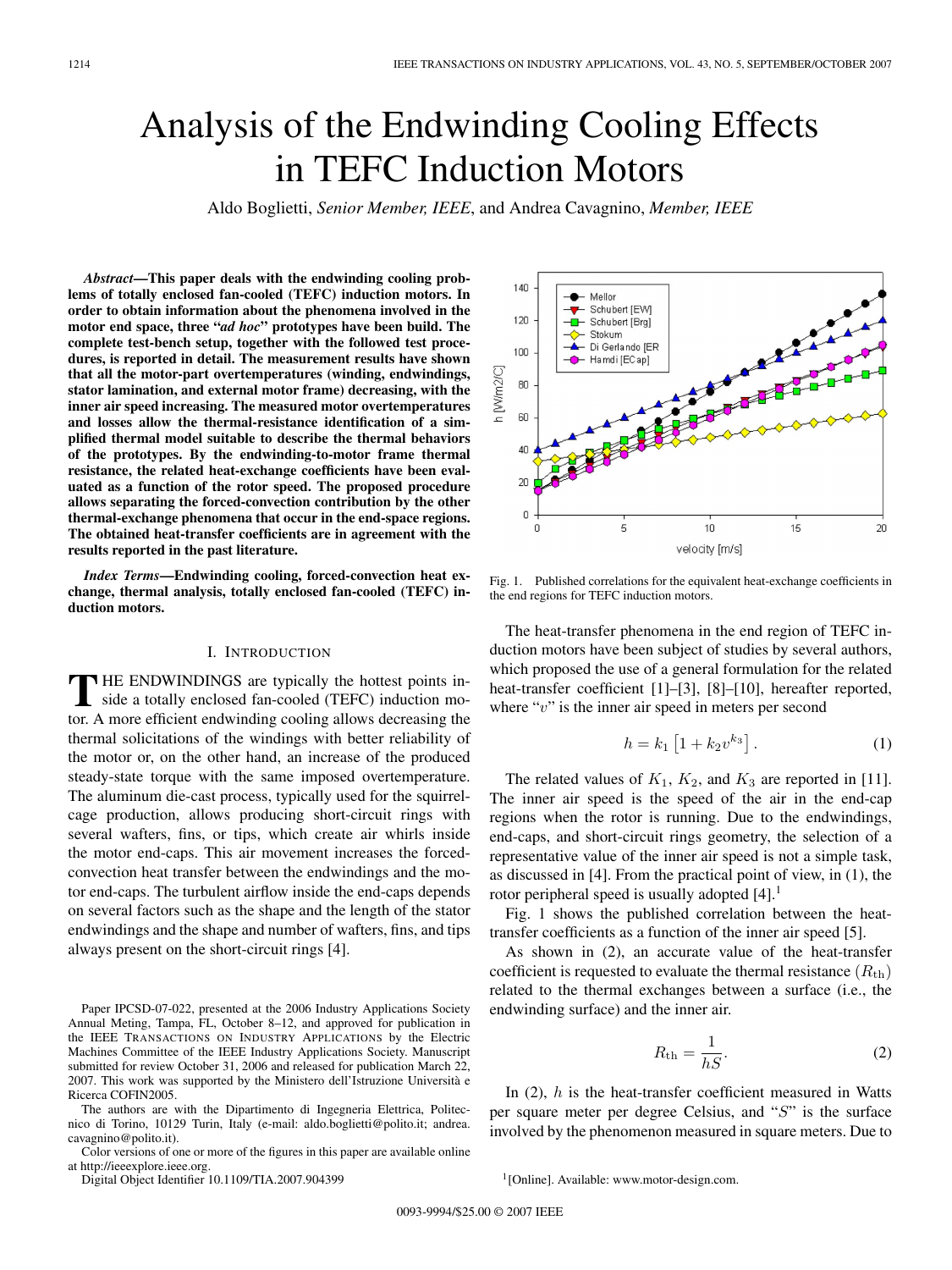the geometry of the endwinding and end-caps, the computation of the surface " $S$ " in not simple.

The problems linked to a correct endwinding-cooling thermal model in electrical machine can be still considered an open problem. Taking into account the publication years, several papers are dated, while the processes to build induction motor are changed with the technological evolution, in particular, from the winding-insulation point of view.

This means that, for the prototypes under study, a better insulation thermal conductivity is probable. In addition, it is also probable that the rotors used in the previous studies should be wound rotors, without fins and tips that can improve the inner air ventilation. It is important to highlight that some papers show just the obtained results without reporting the methodology used to get them.

It is important to observe that the heat-transfer coefficient (1) has to be considered as an "equivalent" coefficient because it takes into account all the heat-exchange phenomena that occur in the end-space region. In particular, (1) includes the natural-convection and the radiation phenomenon when the rotor is still, and the natural convection, the radiation, and the forced-convection phenomenon when the rotor is running. As proof of this fact, it is possible to observe that the correlations reported in Fig. 1 do not cross the axis origin when the rotor is still.

In this paper, three "*ad hoc*" motor prototypes have been used to measure the thermal exchange between the stator endwindings and the motor frame. Several tests have been performed, and the obtained results have led to interesting information useful for improving the thermal model of the stator endwindings. In particular, the proposed simplified thermal model allows calculating the involved thermal resistances and the related heat-transfer coefficients. Finally, on the base of suitable hypothesis, the forced-convection heat exchanges involved in the air space inside the motor end caps, when the rotor is in rotation, have been analyzed.

#### II. DESCRIPTION OF THE PROTOTYPES

The thermal analysis of an electrical motor is a complex problem where a great number of thermal-exchange phenomena are involved. In fact, conduction, natural convection, forced convection, and radiation are all present, with a weight that depends on the motor cooling system (natural convection, fan cooling, water cooling, etc.). The most used procedure for analyzing the electrical-machine thermal behaviors is usually based on thermal network with lumped parameters. A lot of paper can be found in the technical literature on this subject [6]–[8], [11].

Unfortunately, the weak point of this approach is the correct thermal-resistance computation. In particular, the thermal resistances linked to the forced convection and the radiation heat exchanges are very difficult to evaluate with an acceptable accuracy. In fact, even if the geometrical quantities are known, the correct evaluation and choice of the heat-transfer coefficients is not a simple task, and it requires a good skill to manage these problems. In order to better identify the phenomena involved in the endwinding cooling, it is important to define a system where

TABLE I MAIN GEOMETRICAL DATA OF THE PROTOTYPES

| Motor prototype                                                 | MA160 | <b>MA132</b> | <b>MA112</b> |
|-----------------------------------------------------------------|-------|--------------|--------------|
| Original motor rated power [kW]                                 | 11    | 7.5          |              |
| Rotor diameter [mm]                                             | 131   | 111          | 111          |
| Axial core length [mm]                                          | 210   | 190          | 126          |
| Endwinding length [mm]                                          | 155   | 162          | 147          |
| Endwindings length / average coil length                        | 0.42  | 0.46         | 0.54         |
| Endwinding perimeter $\text{[mm]}^{(*)}$                        | 110   | 105          | 100          |
| Endwinding average diameter [mm] <sup>(*)</sup>                 | 175   | 150          | 140          |
| Endwinding to end caps distance $\lceil \text{mm} \rceil^{(*)}$ | 50    | 15           | 15           |

 $(*)$  See Fig. 3.c. The endwinding perimeter is the endwinding axial section perimeter.



Fig. 2. Example of the original and "plastic" rotor (MA160 motor) with the short-circuit ring detail (for all the prototypes, there are 12 fins and tips on the ring).

only the stator joule losses are active, while the other thermal sources must not be present. This choice is reasonable for the following reasons.

- 1) The endwindings represent the motor parts mainly influenced by the inner air whirls.
- 2) With sinusoidal supply, the loss-contribution values are not known with a very good accuracy (the loss separation is made following international standards).
- 3) The thermal system is much plain, and a simplified thermal network can be adopted and set up on the base of the experimental tests [6], [12].

For this reasons, three "*ad hoc*" prototypes have been built. The prototypes are base on standard TEFC motors, where the rotor lamination and rotor squirrel cage has been replace by a plastic cylinder. In order to keep on the internal ventilation effect, the two end-rings of the original rotors have been fixed on the two sides of the plastic cylinder. The plastic-rotor diameter is obviously equal to the original one. The adopted motor code, together with the main geometrical data of the three prototypes, is reported in Table I. Just for example, Fig. 2 shows the original rotor and the "plastic" rotor for the MA160 prototype.

The prototypes are thermally monitored with PT100 sensors. In particular, three sensors have been positioned inside the endwindings (one for each phase), and a sensor is positioned in a hole drilled in the stator lamination. For the MA160 prototype, an additional thermal sensor is positioned inside a stator slot.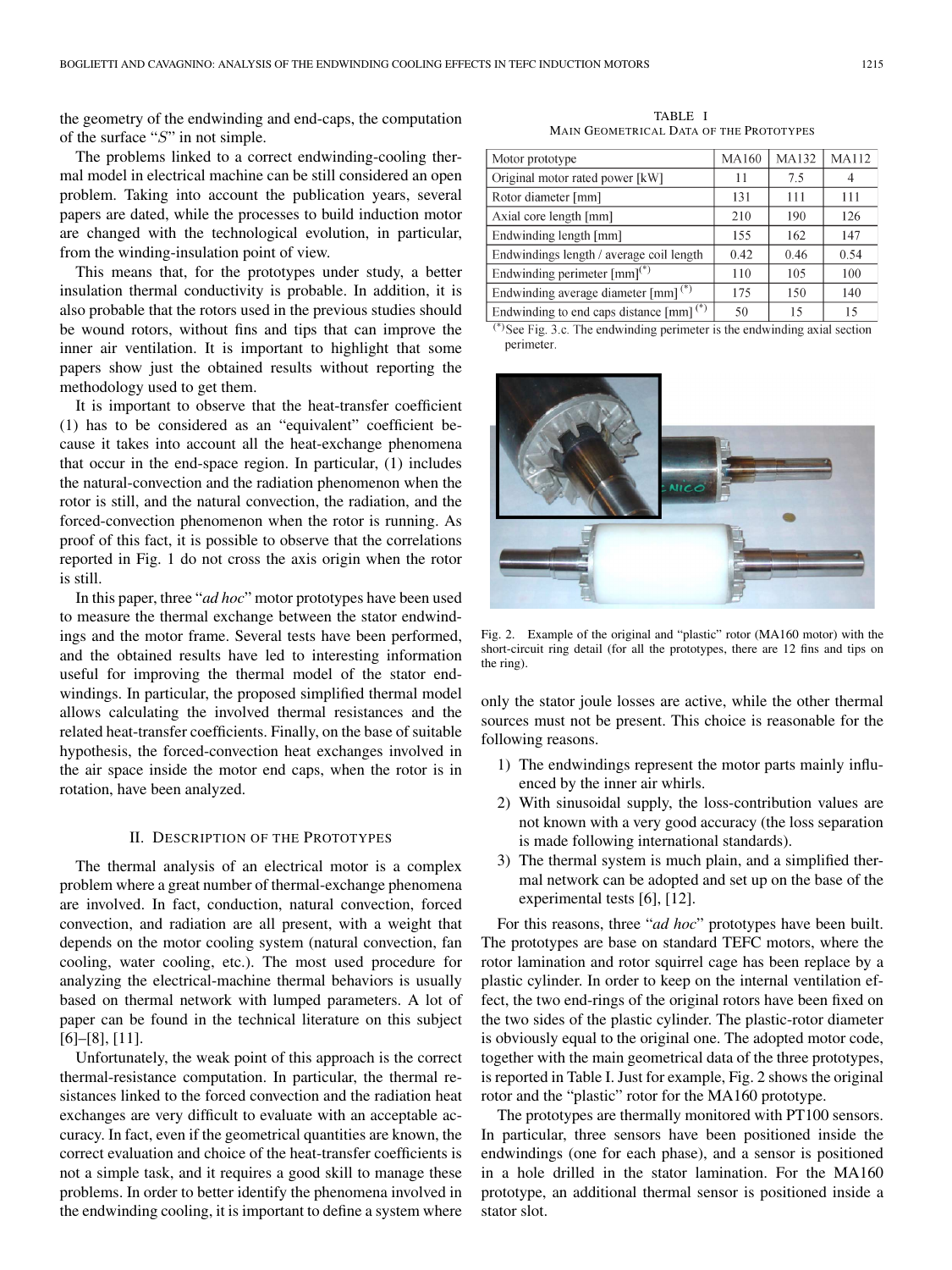

Fig. 3. Sketch of the end-space regions of the motor prototypes.

Fig. 3 depicts the different extension of the endwindings in the end-space region. The following aspects have to be underlined.

- 1) For the MA112 prototype, the shaft-side endwinding [Fig. 3(a)] has the same geometrical shape of the coolingfan-side one [Fig. 3(b)], but in the shaft side, the endwinding is in contact with the external frame by an insulation cap of 1-mm thickness [shown in black in Fig. 3(a)]. This means that there is a conduction thermal path between the shaft-side endwinding and the motor frame. In addition, Fig. 3(a) and (b) shows that the two endwindings are inside the end-cap space.
- 2) For the MA132 prototype, the two endwindings (shaft side and cooling fan side) are symmetrical, and their geometry is sketched in Fig. 3(b). In addition, for this motor, the endwindings get in inside the end caps.
- 3) For the MA160 prototype, the two endwindings are symmetrical [Fig. 3(c)], and they do not get in inside the endcap regions.

For the three prototypes under study, the shape and number of fins and tips present on the short-circuit rings are equal, and the endwinding geometries are quite similar. Table I shows that the ratio between the endwindings length and the average coil length is different. On the base of all previous considerations, it is reasonable to conclude that the inner ventilation effects could be different for the three prototypes.

# III. EXPERIMENTAL TEST PROCEDURES

The prototype has been mechanically connected to a synchronous motor that puts in rotation the plastic rotor (Fig. 4). The synchronous motor is driven at variable speed by a threephase sinusoidal static generator that is regulated in frequency and voltage. In order to avoid forced ventilation on the external motor frame, the fan of the prototype and the fan of the synchronous motors have been removed.



Fig. 4. Test-bench setup: (right) motor prototype under test and (left) synchronous motor.

As proposed in the study in [12], using a dc supply for the prototype stator winding, the following test conditions are obtained:

- 1) stator joule losses active;
- 2) iron losses nonactive (stator dc supply);
- 3) rotor joule losses nonactive (plastic rotor);
- 4) friction losses in the bearing active but negligible with respect to the stator joule losses;
- 5) variable rotor-speed condition.

Neglecting the bearing losses, it is well evident that only the stator winding is active as thermal source. As a consequence, with respect to a still-rotor condition, temperature variations of the stator winding when the rotor is running have to be attributed to the inner forced-ventilation effects.

With the stator winding supplied by a dc current, several tests have been performed with rotor-speed variable for 0–2400 r/min. All the tests have been done with the three motor phases connected in parallel, and since the forced ventilation is nonactive on the motor external frame, a reduced dc current has been used in order to avoid winding damage. In particular, a constant electric power of 200, 170, and 140 W has been respectively considered for the MA160, MA132, and MA112 motor prototypes.

For each considered rotor speed and with the prototype in steady-state thermal condition, the temperatures (by the thermal sensors), the average external frame temperature (measured on 25 points on the motor-frame surface), the applied dc power, and the winding resistance have been measured.

## IV. EXPERIMENTAL RESULTS

# *A. MA160 Motor Prototype*

In Fig. 5, the average winding overtemperature (evaluated by the winding-resistance value) as a function of the rotor speed is reported. As usual, the overtemperature is evaluated with respect to the ambient one. In the same figure, the overtemperature of the stator lamination and the external motor frame are also shown. With respect to the still-rotor condition, the overtemperature reduction of each machine parts is well evident. This reduction is due to the forced-convection thermal exchange in the inner air when the rotor is rotating. In particular, it is possible to observe a linear overtemperature decrement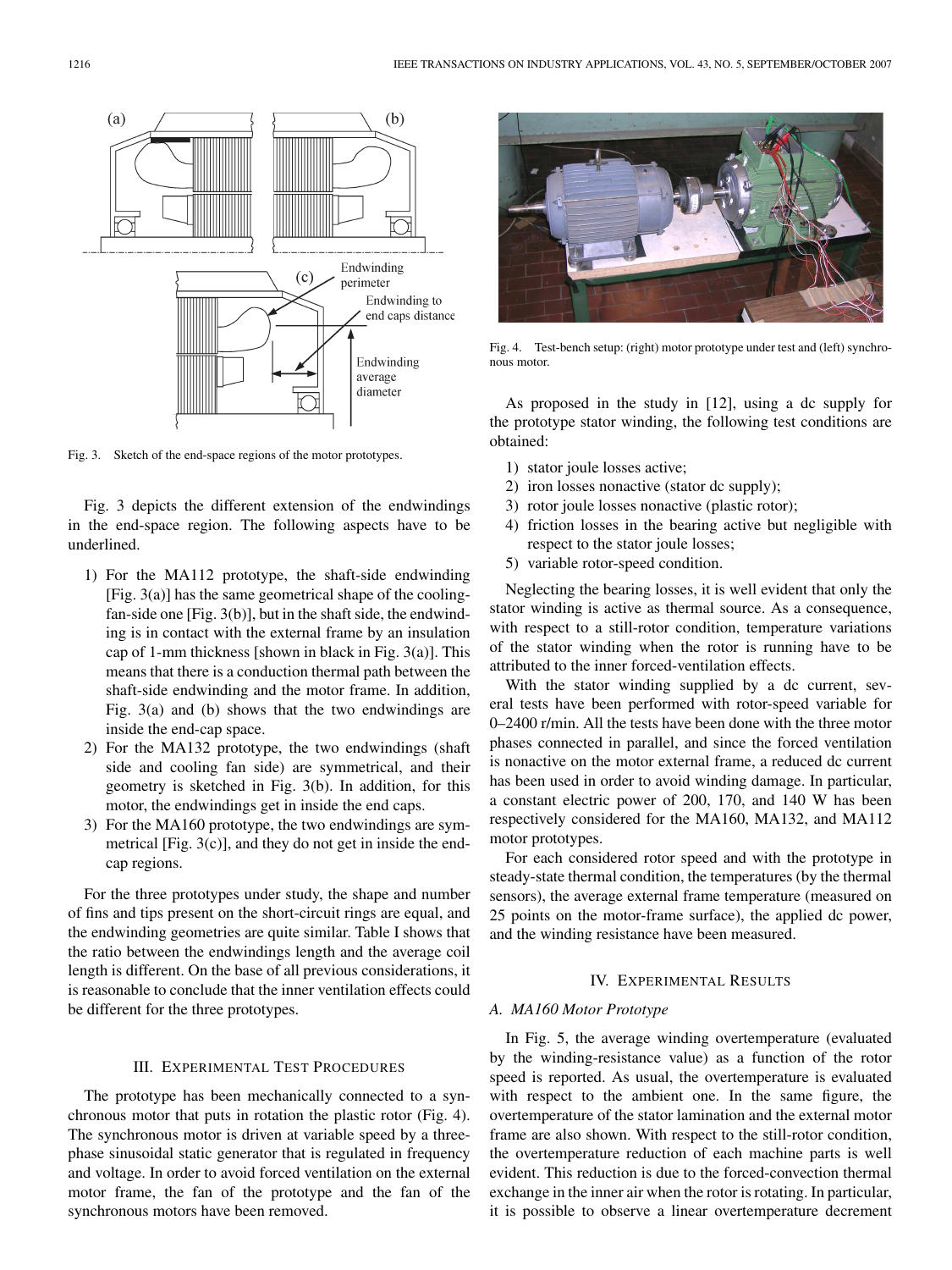

Fig. 5. MA160 prototype: average stator winding, stator lamination, and motor external-frame overtemperature versus the rotor speed.



Fig. 6. MA160 prototype: overtemperature of different parts of the stator winding versus the rotor speed.

with rotor speed in the range of 0–1000 r/min and a hyperbolic trend for speed higher than 1000 r/min.

Fig. 6 shows the overtemperature of the stator-winding part embedded in the slots and the endwinding overtemperature versus the rotor speed. It is interesting to observe that, when the rotor speed is zero, the endwinding temperature is higher than the slot copper one, whereas at high speed, the endwindings is colder than the slots. This result is reasonable, taking in to account the ventilation effect, due to the wafters present on the rotor short-circuit rings.

On the basis of this consideration, it is possible to conclude that there is a heat transfer between the copper embedded in the slots and the copper of the endwindings and that the direction of this heat flux depend by the rotor speed.

It is interesting to observe that the average winding overtemperature evaluated by the data reported in Fig. 6 (taking into account the endwindings length and the axial length of the slots) is equal to the overtemperature calculated by the winding resistance in thermal steady-state conditions. This means that the temperature measurements provided by the thermal sensors buried in the winding can be considered accurate.

### *B. MA132 Motor Prototype*

For this motor prototype, the thermal sensor in the slot is not available. The measurements have highlighted that, in



Fig. 7. MA132 prototype: average stator winding, stator lamination, and motor external-frame overtemperature versus the rotor speed.



Fig. 8. MA112 prototype: average stator winding, stator lamination, and motor external-frame overtemperature versus the rotor speed.

the whole speed range, the difference between the average endwinding temperature (measured with the PT100 sensor) and the average winding temperature (evaluated by the steady-state winding-resistance value) is lower than  $1 \degree C$ . As a consequence, for the endwindings and for copper embedded in the slots, the same temperature has been considered (equal to the average of two previous measurements).

The average stator winding, stator lamination, and the external motor frame overtemperatures versus the rotor speed are reported in Fig. 7. Because the obtained trends for the different motor-part temperatures are very similar to those measured for the MA160 (Fig. 5), the same considerations can be done.

#### *C. MA112 Motor Prototype*

For this motor, the measurement results show that the endwinding temperature, and the average winding temperature are very close in the whole speed range (difference lower than 0.8  $\degree$ C). In addition, in this case, the endwindings and the copper in the slot have been considered at the same average temperature.

The overtemperatures of the different motor parts versus the rotor speed are reported in Fig. 8.

Fig. 8 shows a different thermal behavior of this prototype with respect to the other two. For all the MA112 motor parts,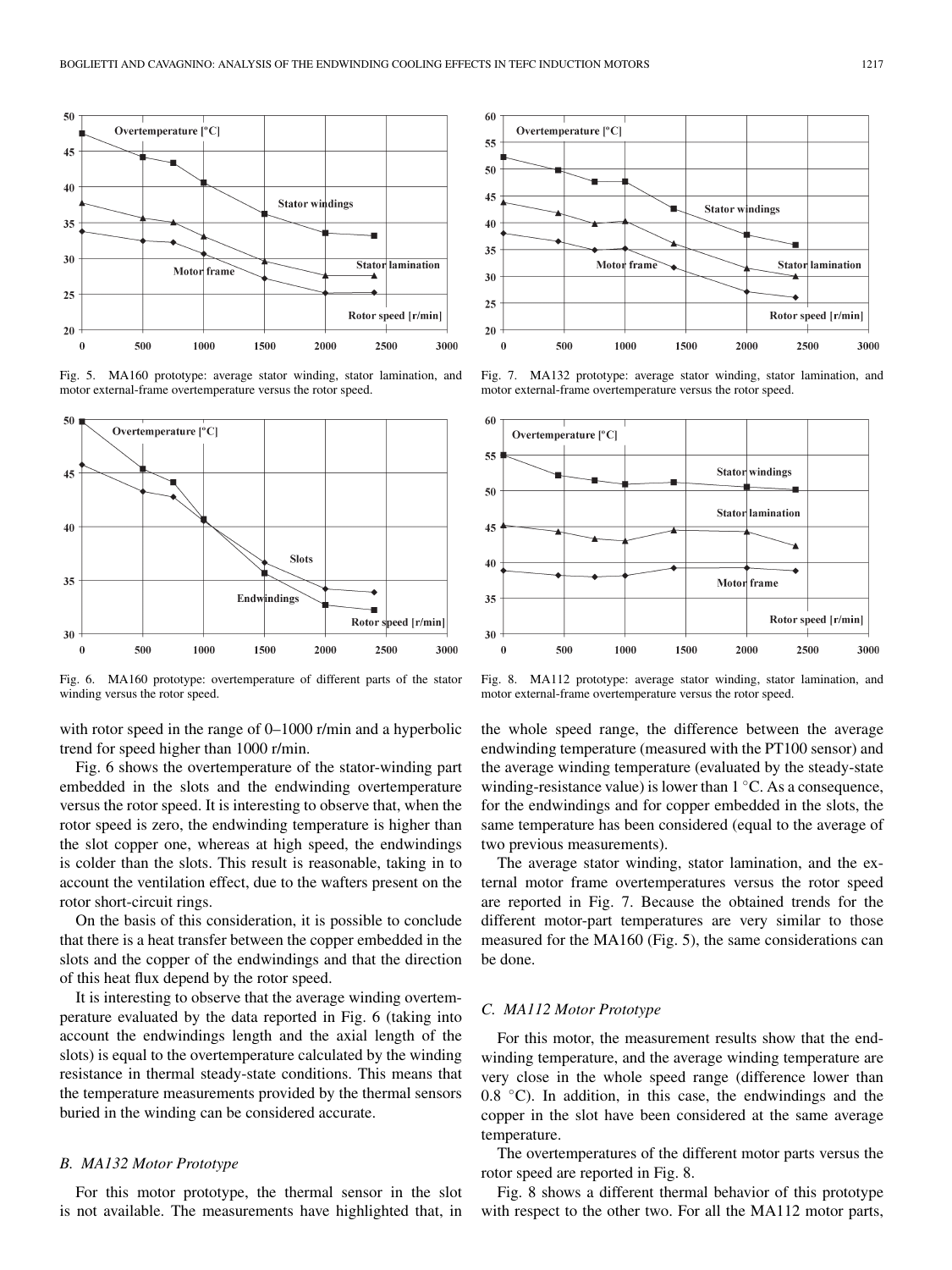

Fig. 9. Proposed simplified thermal model for the prototype.

a linear temperature decreasing between 0 and 1000 r/min has been obtained, but for speed higher than 1000 r/min, it is possible to observe a small temperature increase for the stator lamination and the motor external frame. In any case, the winding temperature continues to decrease, also at high speed.

On the base of the considerations reported in the previous section related to the MA112 prototype [Table I, Fig. 3(a) and (b)], it is reasonable to conclude that the inner cooling effects could not be so efficient when the rotor is running at high speed. In fact, for this motor, the clearance between the endwindings and the end-caps and between the endwindings and the frame is quite narrow, and as a consequence, the cooling effect due to the airflow produced by the fins is reduced.

In addition, it is important to observe that the influence of the mechanical losses (the only loss term not under control in the tests) could be not negligible at high speed since the MA112 is the smallest prototype under study and the dc power injected in the tests is also the smaller one.

#### V. SIMPLIFIED THERMAL MODEL

Starting from the thermal model proposed in [6], it is possible to define a simplified thermal model, which describes the thermal behaviors of the motor prototypes under study. Since the rotors are realized in plastic, the heat flux in the airgap–rotor-shaft thermal path can be neglected for any rotorspeed condition. Due to the temperature difference between the endwindings and the copper embedded in the slots measured in the MA160 motor prototype, a thermal resistance between these two winding parts has to be considered in the proposed thermal model.

On the base of these considerations, the thermal network shown in Fig. 9 has been adopted. The meanings of the parameters are enumerated in the following:

- 1)  $R_0$ : natural-convection thermal resistance between the external-motor frame and the surrounding ambient;
- 2)  $R_{S-MF}$ : equivalent thermal resistance between the copper embedded in the slots and the motor frame;
- 3)  $R_{S-EW}$ : thermal resistance between the copper inside the slots and the endwindings;
- 4)  $R_{\text{EW-MF}}$ : equivalent thermal resistance between the endwinding and the motor frame;
- 5)  $P<sub>S</sub>$ : power losses in the winding part inside the slots (taking into account the actual temperature);
- 6)  $P_{\text{EW}}$ : power losses in the endwindings (taking into account the actual temperature).

The  $R_0$  resistance can be calculated as the temperature difference between the motor frame and the ambient divided by the total power loss in the stator winding. The  $R_0$  resistance includes the natural convection and radiation thermal exchange. As a consequence, even if the main forced convection over the external frame is not present, this resistance is not constant because it depends on the actual motor frame and ambient temperature. In addition, due to the shaft rotation, some small and parasitic external forced ventilation are present. It is interesting to underline that, with the rotor running at high speed, a most uniform temperature distribution on the external motor frame has been measured with respect to a still-rotor condition. It is an author's opinion that the internal air whirls contribute to reduce the temperature spread on the motor-frame surface.

In the proposed thermal model, the  $R_{S-NF}$  and  $R_{S-EW}$  are considered constant with reference to the rotor speed. This is reasonable, taking into account that these thermal resistances describe the thermal exchange inside massive materials and, in any case, the motor inner air does not influence their values.

Obviously, the  $R_{\text{EW}-\text{MF}}$  thermal resistance depends on the rotor speed. This resistance can be considered as the parallel of three thermal resistances, as shown in the circle of Fig. 9.

In particular, it is possible to define the following thermal resistances:

- 1)  $R_{\text{NC}}$ : equivalent natural-convection thermal resistance between the endwinding and the motor frame (this resistance is the series of two contributions: the thermal resistance between the endwindings and the inner air and the thermal resistance between the inner air and the end caps):
- 2)  $R_{\rm RAD}$ : radiation thermal resistance between the endwindings and the motor frame;
- 3)  $R_{\text{EW}-IA}$ : forced-convection thermal resistance between the endwindings and the end-space inner air;
- 4)  $R_{IA-MF}$ : forced-convection thermal resistance between the inner air and the motor frame.

The  $R_{\text{EW-IA}}$  and  $R_{\text{IA-MF}}$  resistances have to be considered infinite when the rotor is still because they are depending on the inner air whirls. In other words, when the rotor is still, only the natural convection and the radiation play a consistent role in the heat exchanges.

In order to identify the model thermal resistances, a multivariable minimization algorithm, available on Microsoft Excel, has been used. In accordance to a least square method, the algorithm is able to find the values of the  $R_{S-{\rm EW}}, R_{\rm EW-MF}$ , and  $R_{\text{EW-MF}}$  resistances that minimize the differences between the measured and computed overtemperatures in the whole rotorspeed range.

For the three prototypes, the numerical values of the thermal resistances are reported in Tables II–IV. In Tables V–VII, the relative percentage errors of the calculated overtemperatures are also shown. It is possible to observe that these errors are very small (lower than  $1\%$ ).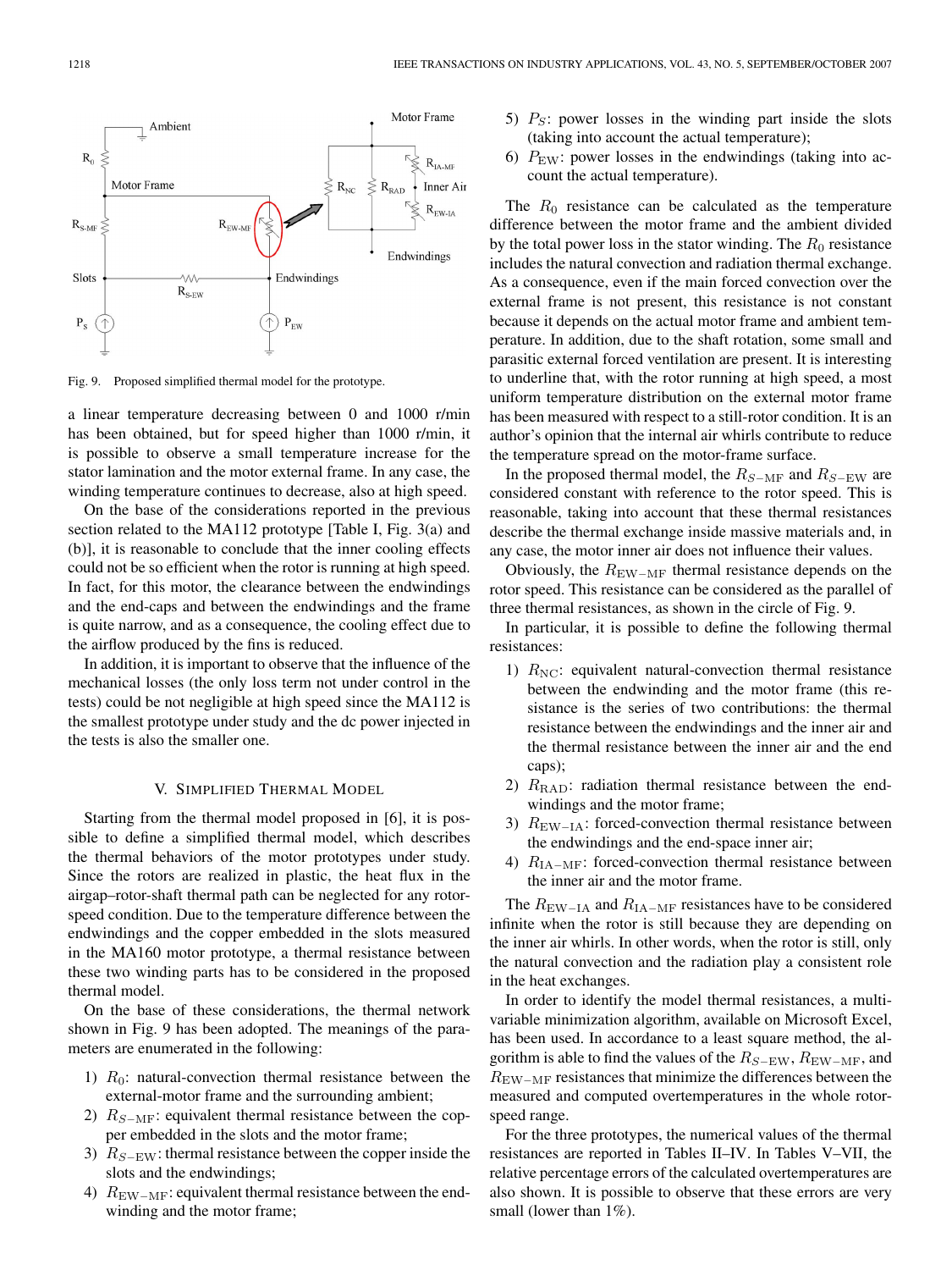TABLE II MA160 PROTOTYPE: ESTIMATED THERMAL MODEL RESISTANCES

| Thermal                             |              | Rotor speed [r/min] |        |        |        |        |        |  |  |  |  |
|-------------------------------------|--------------|---------------------|--------|--------|--------|--------|--------|--|--|--|--|
| resistance<br>$\lceil^{\circ}$ C/W] | $\theta$     | 500                 | 750    | 1000   | 1500   | 2000   | 2400   |  |  |  |  |
| $R_0$                               | 0.1656       | 0.1622              | 0.1585 | 0.1530 | 0.1359 | 0.1256 | 0.1255 |  |  |  |  |
| $R_{S-MF}$                          | 0.0846       | 0.0846              | 0.0846 | 0.0846 | 0.0846 | 0.0846 | 0.0846 |  |  |  |  |
| $R_{S-EW}$                          | 0.1562       | 0.1562              | 0.1562 | 0.1562 | 0.1562 | 0.1562 | 0.1562 |  |  |  |  |
| $R_{EW-MF}$                         | 0.2630       | 0.1776              | 0.1502 | 0.1187 | 0.0942 | 0.0815 | 0.0738 |  |  |  |  |
| $R_{EW-IA}$ +<br>$R_{IA-MF}$        | ${}^{\circ}$ | 0.5470              | 0.3505 | 0.2162 | 0.1468 | 0.1180 | 0.1026 |  |  |  |  |

TABLE III MA132 PROTOTYPE: ESTIMATED THERMAL MODEL RESISTANCES

| Relative     |         | Rotor speed [r/min] |         |      |         |         |         |  |  |
|--------------|---------|---------------------|---------|------|---------|---------|---------|--|--|
| error $[\%]$ |         | 500                 | 750     | 1000 | 1500    | 2000    | 2400    |  |  |
| <b>Slots</b> | $-0.12$ | 0.06                | $-0.03$ | 0.15 | 0.41    | 0.12    | $-0.61$ |  |  |
| Endwindings  | $-0.17$ | 0.19                | 0.22    | 0.18 | $-0.05$ | $-0.26$ | $-0.35$ |  |  |

TABLE IV MA112 PROTOTYPE: ESTIMATED THERMAL MODEL RESISTANCES

|               |       | Rotor speed [r/min] |        |        |      |        |      |  |  |  |  |
|---------------|-------|---------------------|--------|--------|------|--------|------|--|--|--|--|
|               |       | 500                 | 750    | 1000   | 1500 | 2000   | 2400 |  |  |  |  |
| Heat flux [W] | $-26$ | $-13$               | $-8.0$ | $-1.0$ |      | $+8.9$ |      |  |  |  |  |

TABLE V MA160 PROTOTYPE: ESTIMATED WINDING TEMPERATURE RELATIVE ERRORS

| Thermal                             |          | Rotor speed [r/min] |        |        |        |        |        |  |  |  |  |
|-------------------------------------|----------|---------------------|--------|--------|--------|--------|--------|--|--|--|--|
| resistance<br>$\lceil^{\circ}$ C/W] | $\theta$ | 500                 | 750    | 1000   | 1400   | 2000   | 2400   |  |  |  |  |
| $R_0$                               | 0.2233   | 0.2145              | 0.2049 | 0.2067 | 0.1856 | 0.1593 | 0.1531 |  |  |  |  |
| $R_{S-MF}$                          | 0.1080   | 0.1080              | 0.1080 | 0.1080 | 0.1080 | 0.1080 | 0.1080 |  |  |  |  |
| $R_{S-EW}$                          |          |                     |        |        |        |        |        |  |  |  |  |
| $R_{\rm EW-MF}$                     | 0.3867   | 0.2730              | 0.2406 | 0.2267 | 0.1581 | 0.1495 | 0.1259 |  |  |  |  |
| $R_{EW-IA}$ +<br>$R_{IA\text{-MF}}$ | $\infty$ | 0.9287              | 0.6371 | 0.5479 | 0.2674 | 0.2436 | 0.1866 |  |  |  |  |

TABLE VI MA132 PROTOTYPE: ESTIMATED WINDING TEMPERATURE RELATIVE ERRORS

| Relative             |         | Rotor speed [r/min] |     |      |      |         |         |  |
|----------------------|---------|---------------------|-----|------|------|---------|---------|--|
| error $[\%]$         |         | 500                 | 750 | 1000 | 1400 | 2000    | 2400    |  |
| Winding<br>(average) | $-0.28$ | 0.20                |     | 0.13 | 0.08 | $-0.10$ | $-0.29$ |  |

For the MA132 and MA112 prototypes, the algorithm enforces at zero the  $R_{S-EW}$  thermal resistance. This is correct, because for these two prototypes, the endwindings are at the same temperature as of the copper embedded in the slots. Obviously, this does not mean that the heat flux between these two winding parts (Tables VIII and IX) is not actually present.

As a general remark, the minimization algorithm convergence depends on the initial choice of the thermal-resistance values. In particular, a more stable numerical solution has been obtained constraining the regression line of the forcedconvection heat-transfer coefficient  $(h_{\text{Forced convection}})$ , see Section VI) to cross the axis origin when the rotor is still. In any case, the proposed thermal resistances verify all the physical phenomena observed in the measurements, such as the heat flow presence between the endwindings and the copper embedded in the slot (Tables VIII–X).

TABLE VII MA112 PROTOTYPE: ESTIMATED WINDING TEMPERATURE RELATIVE ERRORS

|               |       | Rotor speed [r/min]       |       |       |        |      |     |  |  |
|---------------|-------|---------------------------|-------|-------|--------|------|-----|--|--|
|               |       | 400<br>500<br>750<br>1000 |       |       |        |      |     |  |  |
| Heat flux [W] | $-41$ | $-30$                     | $-26$ | $-23$ | $-9.3$ | -6.9 | 0.3 |  |  |

TABLE VIII MA132 PROTOTYPE: ESTIMATED SLOT-TO-ENDWINDING HEAT FLUX

| Thermal                             |          | Rotor speed [r/min] |        |        |        |        |        |  |  |  |  |
|-------------------------------------|----------|---------------------|--------|--------|--------|--------|--------|--|--|--|--|
| resistance<br>$\lceil^{\circ}$ C/W] | $\theta$ | 500                 | 750    | 1000   | 1400   | 2000   | 2400   |  |  |  |  |
| $R_0$                               | 0.2787   | 0.2714              | 0.2749 | 0.2582 | 0.2784 | 0.2782 | 0.2776 |  |  |  |  |
| $R_{S-MF}$                          | 0.1431   | 0.1431              | 0.1431 | 0.1431 | 0.1431 | 0.1431 | 0.1431 |  |  |  |  |
| $R_{S-EW}$                          |          |                     |        |        |        |        |        |  |  |  |  |
| $R_{EW-MF}$                         | 0.4872   | 0.3690              | 0.3411 | 0.2344 | 0.2177 | 0.1755 | 0.1701 |  |  |  |  |
| $R_{EW-IA} +$<br>$R_{IA-MF}$        | $\infty$ | 1.5209              | 1.1382 | 0.4518 | 0.3934 | 0.2744 | 0.2615 |  |  |  |  |

TABLE IX MA112 PROTOTYPE: ESTIMATED SLOT-TO-ENDWINDING HEAT FLUX

| Relative             |      | Rotor speed [r/min] |         |         |         |      |      |  |  |  |
|----------------------|------|---------------------|---------|---------|---------|------|------|--|--|--|
| error $[\%]$         |      | 500                 | 750     | 1000    | 1400    | 2000 | 2400 |  |  |  |
| Winding<br>(average) | 1.36 | $-0.96$             | $-0.78$ | $-0.75$ | $-0.32$ | 0.43 |      |  |  |  |

TABLE X MA160 PROTOTYPE: ESTIMATED SLOT-TO-ENDWINDING HEAT FLUX

|               |       | Rotor speed [r/min] |        |                      |     |      |  |  |  |
|---------------|-------|---------------------|--------|----------------------|-----|------|--|--|--|
|               |       | 500                 | 750    | 1000                 | 400 | 2000 |  |  |  |
| Heat flux [W] | $-43$ | $\gamma$<br>-30     | 34<br> | $\mathcal{L}$<br>-20 | -20 | ۰    |  |  |  |

In this paper, as the first approximation, the  $R_{\text{NC}}$  and the  $R_{\text{BAD}}$  are considered constant with the rotor speed. This hypothesis allows the separation between the forced-convection contribution and the others. In fact, for any rotor speed  $(n)$ , it is possible to evaluate the series of  $R_{\text{EW}-\text{IA}}$  and  $R_{\text{IA}-\text{MF}}$  thermal resistances, as shown in the following expression:

$$
R_{\text{EW-IA}} + R_{\text{IA-MF}} = 1 / \left( \frac{1}{R_{\text{EW-MF}}} - \frac{1}{R_{\text{EW-MF}}|_{n=0}} \right). \tag{3}
$$

The forced-convection thermal resistances are reported in the last row of Tables II–IV, respectively, for the three prototypes.

From Figs. 10–12, the equivalent thermal resistances between the endwindings and the motor frame  $(R_{\text{EW}-\text{MF}})$ , together with the forced-convection contributions ( $R_{\text{EW}-IA}$  plus  $R_{\text{IA-MF}}$ ) versus the rotor speed are shown.

#### VI. HEAT-TRANSFER COEFFICIENTS

Starting from the thermal resistances and the involved surfaces, the heat-transfer coefficients can be determined by (2). The selection of the involved surface values is not a simple task. In this paper, the surfaces shown in Fig. 13 have been taken into account. In the first approximation, the endwindings surface  $S_{\text{EW}}$  has been evaluated by the following expression:

$$
S_{\rm EW} = 2\frac{\pi}{2} P_{\rm EW} D_{\rm EW} \tag{4}
$$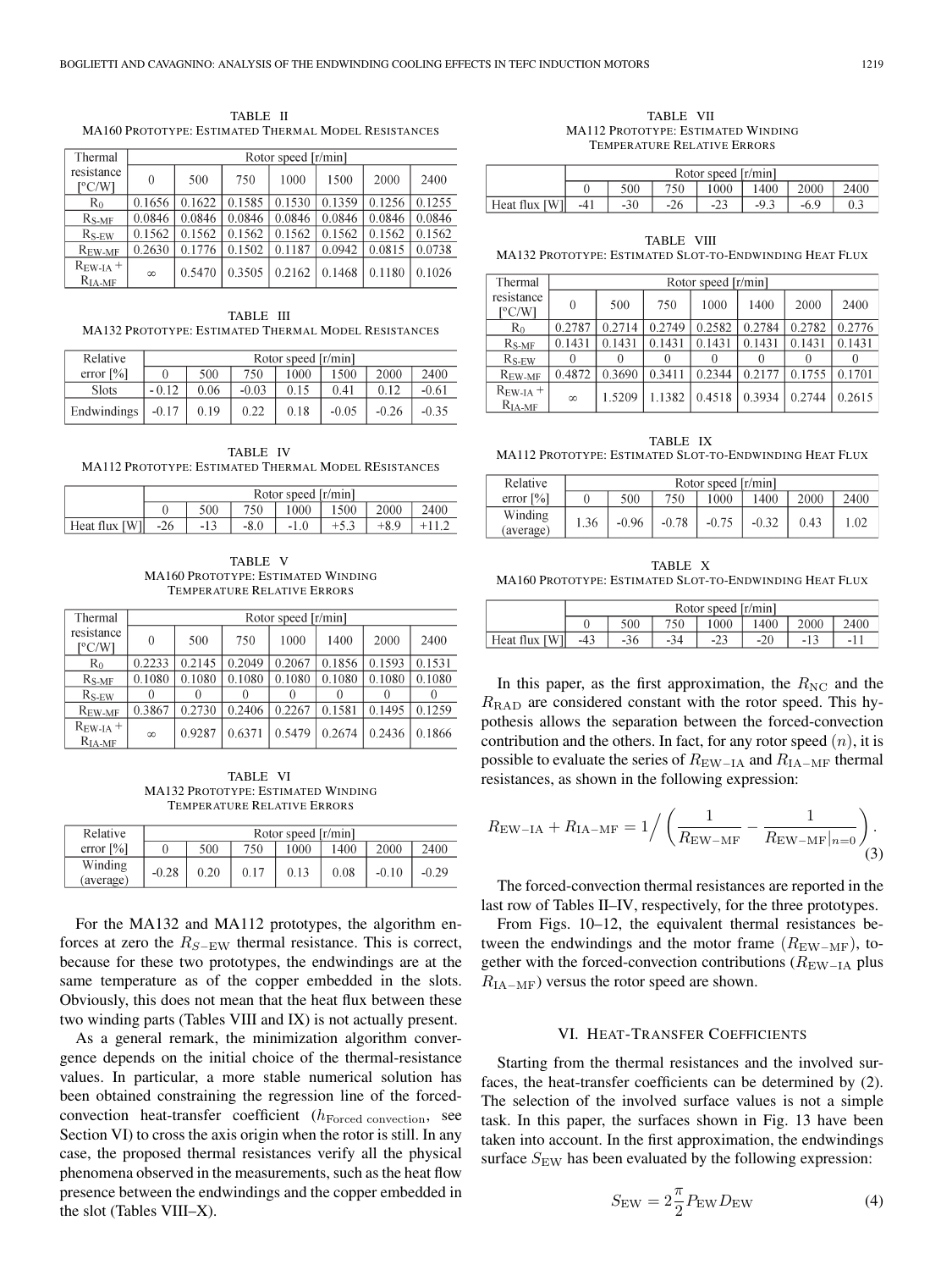

Fig. 10. Endwindings–motor-frame thermal resistances versus the rotor speed (MA160 motor prototype).



Fig. 11. Endwindings–motor-frame thermal resistances versus the rotor speed (MA132 motor prototype).



Fig. 12. Endwindings–motor-frame thermal resistances versus the rotor speed (MA112 motor prototype).

where  $P_{\text{EW}}$  is the endwinding perimeter, and  $D_{\text{EW}}$  is the endwinding average diameter (Table I).

Since this surface is not smooth (because the windings are typically constituted by wire), a corrective coefficient of  $\pi/2$ has been adopted in (4). It is important to underline that, by the thermal resistance point of view, the two end-space regions have to be considered in parallel. This fact is taken in account by the multiplication by two in (4).

For the inner end-cap surface  $S_{\text{EC}}$ , a general equation cannot be "*a priori*" defined because this surface depends on the actual



Fig. 13. Surfaces involved in the heat-transfer-coefficient estimation (the values are referred to the MA160 prototype).



Fig. 14. Estimated heat-transfer coefficients versus the peripheral rotor speed  $(s_p$  in meters per second) for the MA160 prototype.

end-cap shape, so this surface has to be measured case by case. The surfaces reported in Fig. 13 are the surfaces of the two endwindings and the inner surface of the two end caps.

Assuming that the heat-transfer coefficients between the endwindings and the inner air and between the inner air and the end caps are equal, the following equations can be defined:

$$
h_{\text{Equivalent}} = \frac{1}{R_{\text{EW-MF}}} \left( \frac{1}{S_{\text{EW}}} + \frac{1}{S_{\text{EC}}} \right) \tag{5}
$$

$$
h_{\text{ForcedConvection}} = \frac{1}{R_{\text{EW}-\text{IA}} + R_{\text{IA}-\text{MF}}} \left( \frac{1}{S_{\text{EW}}} + \frac{1}{S_{\text{EC}}} \right). \tag{6}
$$

The  $h_{\text{Equivalent}}$  heat-transfer coefficient takes into account all the heat-exchange phenomena that occur in the end-space regions (natural convection, radiation, and forced convection). As a consequence, this coefficient can be compared with the published ones (see Fig. 1).

The  $h$ <sub>Forced Convection</sub> coefficient describe only the heat transfer related to the forced-convection contribution. This coefficient can be computed using the data reported in the last row of Tables II–IV, with exception of the point at zero rotor speed.

The obtained results are reported from Figs. 14–16 as function of the peripheral rotor speed. In the same figures, the regression lines of the computed data are also reported. The agreement between the heat-transfer-coefficient values reported in Fig. 1 and the estimated  $h_{\text{Equivalent}}$  ones is good, as shown in Fig. 17.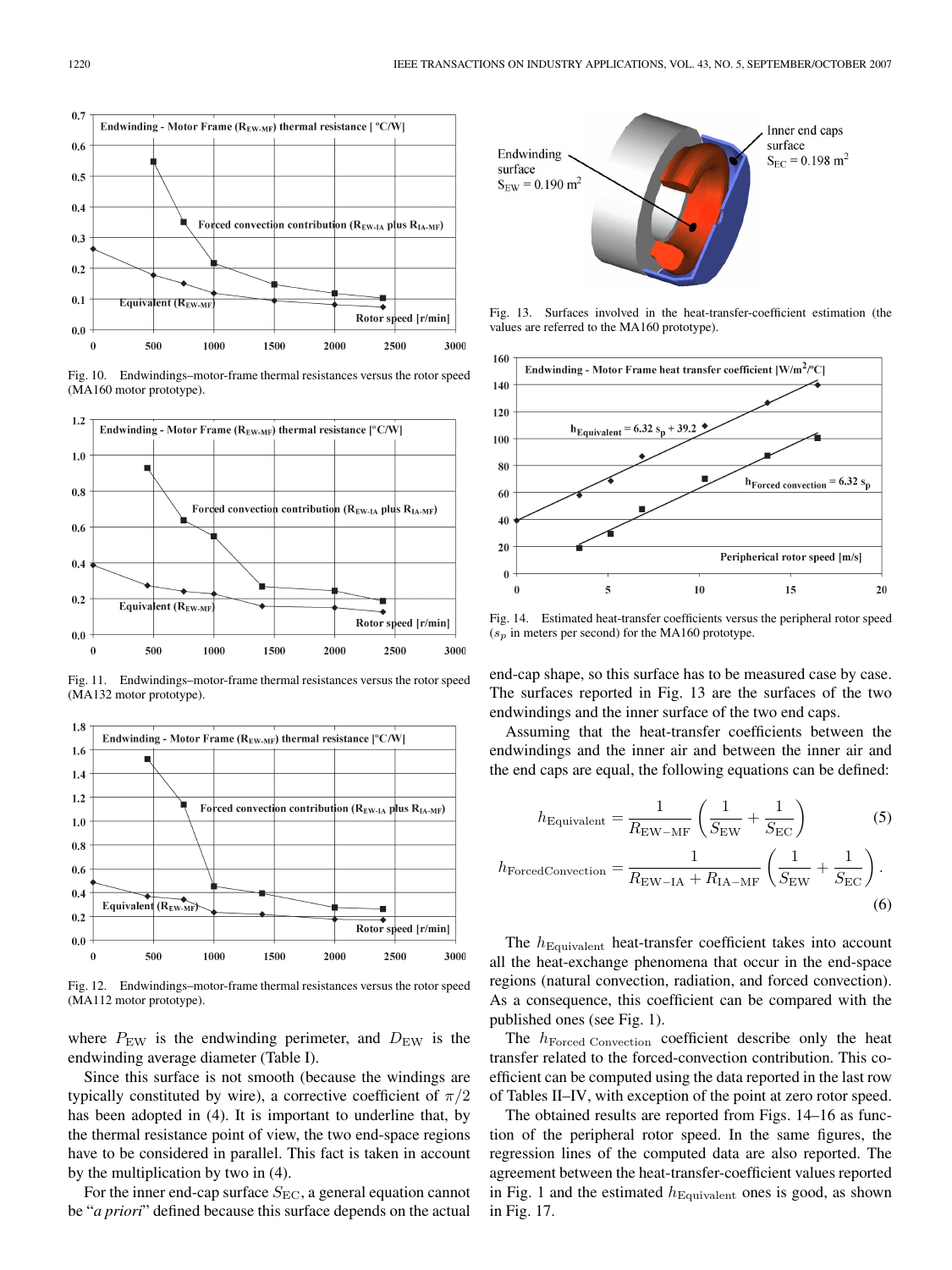

Fig. 15. Estimated heat-transfer coefficients versus the peripheral rotor speed  $(s_p$  in meters per second) for the MA132 prototype.



Fig. 16. Estimated heat-transfer coefficients versus the peripheral rotor speed  $(s_p$  in meters per second) for the MA112 prototype.

It is interesting to observe that the  $h$ <sub>Forced Convection</sub> results equal to zero when the rotor is still because the forced-convection thermal path is not active in this condition (see Fig. 9).

#### VII. FINAL CONSIDERATIONS

Taking into account the results reported in Figs. 14–16, the following considerations can be done.

- 1) In the considered speed range, for each prototype, a linear dependence of the heat-transfer coefficients versus the inner air speed has been found.
- 2) For the MA160 and MA132 motor prototypes, the obtained heat-transfer-coefficient values are comparable. This means that the inner ventilation play a similar role in the endwinding cooling, even if the endwinding enlargement in the end-space regions is quite different [Fig. 3(b) and  $(c)$ ].
- 3) For the MA112, a lower influence of the air whirls on the heat-transfer coefficients has been found. In any case, when the rotor is still and the inner forced ventilation is not active, the  $h_{\text{Equivalent}}$  coefficient confirms the results obtained for the other two prototypes and the result published in the technical literature (Fig. 1). It is important to remember that MA112 prototype is the smallest one



Fig. 17. Comparison between the estimated heat-transfer coefficients with the published ones. (A) MA160 motor prototype; (C) MA112 motor prototype.

and the endwinding length is greater than the stator-core length (Table I).

- 4) In addition, the insulation cylinder mounted under the shaft-side endwinding [Fig. 3(a)] introduces a not negligible conduction thermal path between the endwindings and the external case. The simplified prototypes thermal model takes into account the heat flow in this path as an equivalent heat flux in the endwindings–slots-motor frame thermal path. As a consequence, it is reasonable that, for the MA112 prototypes, the "average effect" of the inner ventilation at high speed (in other words, the angular coefficient of the regression line  $h_{\text{Forced convection}}$ ) is lower than the MA160 and MA132 prototype.
- 5) The measurement data highlight that the inner ventilation is more efficient for a motor with more free space around the endwindings.
- 6) Fig. 17 shows a good correlation between the new experimental values and the curves proposed in the technical literature. Using the obtained results, for motors with sizes and endwinding geometries similar to the considered prototypes, a forced-convection coefficient can be computed using

$$
h = 6.22v.\t(7)
$$

In order to combine in a single equivalent heatexchange coefficient, both the natural- and forcedconvection phenomena, (7) can be modified. as shown as follows:

$$
h = 41.4 + 6.22v.\t\t(8)
$$

#### VIII. CONCLUSION

In this paper, the internal air cooling effects on the endwinding temperature have been analyzed using an experimental approach. Three suitable motor prototypes with a plastic rotor core have been built and tested. The measurement results have shown that all the motor-part overtemperatures (winding, endwindings, stator lamination, and external motor frame) decrease, with the inner air speed increase. In particular, for the stator winding, an overtemperature decreasing up to 15  $\degree$ C has